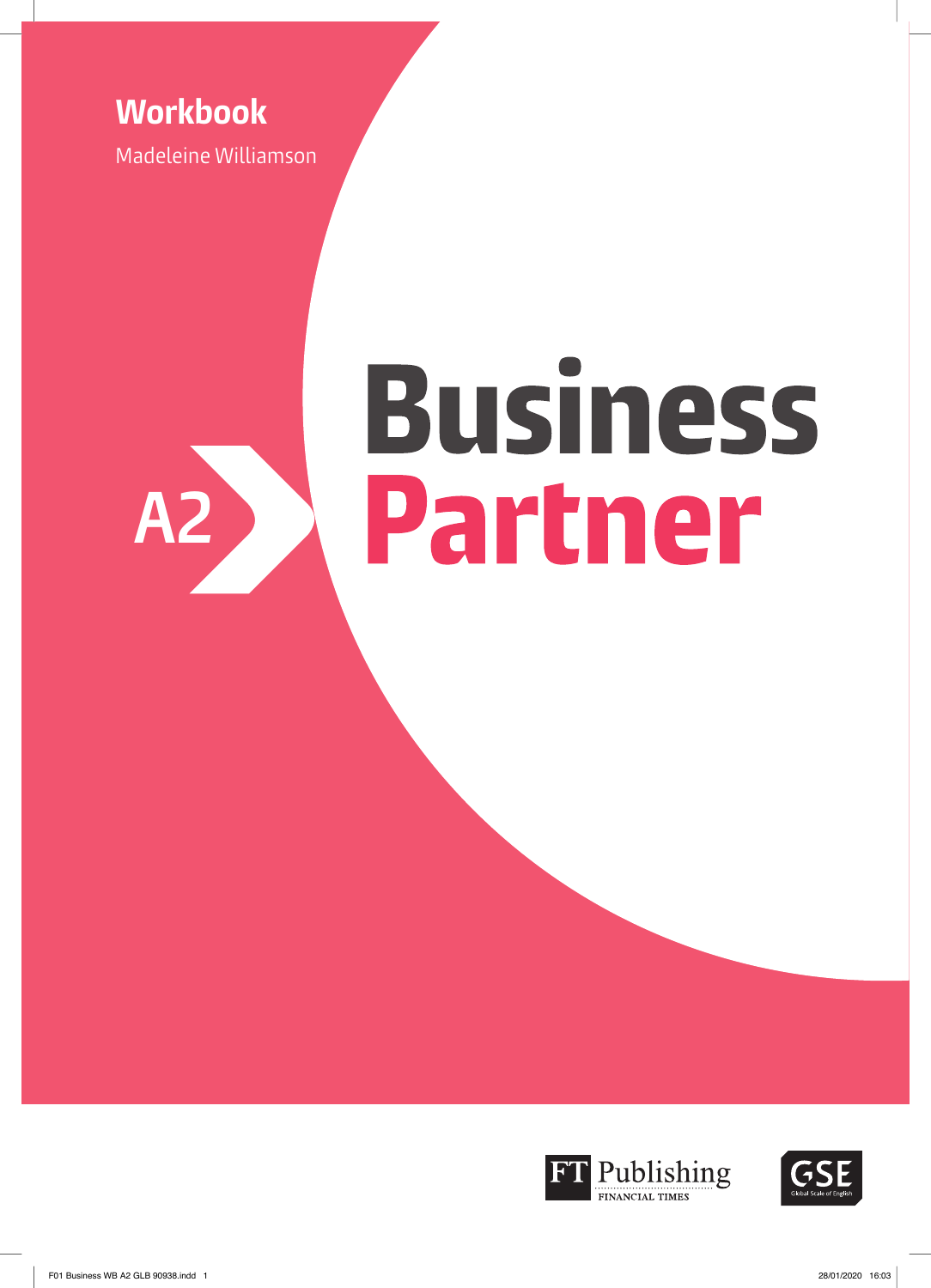## **Contents**

| UNIT 1 > WORKING DAY         |                                        |      |       |  |  |  |
|------------------------------|----------------------------------------|------|-------|--|--|--|
| <b>Vocabulary</b>            | 1.1 Jobs and tasks                     | p. 4 |       |  |  |  |
|                              | 1.2 Work tasks and activities          |      |       |  |  |  |
| Grammar                      | 1.1 Facts and routines                 |      | p. 5  |  |  |  |
|                              | 1.3 Questions                          |      |       |  |  |  |
| <b>Reading and listening</b> | p. 6<br>Scheduling meetings            |      |       |  |  |  |
| <b>Writing</b>               | p.7<br>A survey                        |      |       |  |  |  |
| <b>Functional language</b>   | Talking about people and roles<br>p. 8 |      |       |  |  |  |
| <b>Pronunciation</b>         | 1.1 The -s ending                      |      | p. 44 |  |  |  |
|                              | 1.3 Questions                          |      |       |  |  |  |

| UNIT 2 > DOING BUSINESS    |                                             |  |       |  |
|----------------------------|---------------------------------------------|--|-------|--|
| <b>Vocabulary</b>          | 2.1 Orders and deliveries                   |  | p. 9  |  |
|                            | 2.2 An order by phone                       |  |       |  |
| Grammar                    | 2.1 Things you can and can't count<br>p. 10 |  |       |  |
|                            | 2.3 Saying something exists                 |  |       |  |
| <b>Listening</b>           | An order by phone<br>p. 11                  |  |       |  |
| <b>Writing</b>             | p. 12<br>Email enquiries                    |  |       |  |
| <b>Functional language</b> | p. 13<br>Making agreements                  |  |       |  |
| <b>Pronunciation</b>       | 2.2 /iː/, /i/ and /ai/                      |  | p. 45 |  |
|                            | 2.3 /t $\int$ and /d $\frac{1}{3}$ /        |  |       |  |

| <b>UNIT 3 &gt; CHANGES</b> |                                 |  |       |  |
|----------------------------|---------------------------------|--|-------|--|
| <b>Vocabulary</b>          | 3.1 A company's story           |  | p. 14 |  |
|                            | 3.2 Email phrases               |  |       |  |
| Grammar                    | 3.1 Talking about the past (1)  |  | p. 15 |  |
|                            | 3.3 Talking about the past (2)  |  |       |  |
| <b>Reading</b>             | New office                      |  | p. 16 |  |
| <b>Writing</b>             | Company performance             |  | p. 17 |  |
| <b>Functional language</b> | p. 18<br>Talking about projects |  |       |  |
| <b>Pronunciation</b>       | 3.1 The -ed ending              |  | p. 46 |  |
|                            | $3.3 / 31 / 31$ and $/21 / 31$  |  |       |  |

| <b>UNIT 4 &gt; TRAVELLING FOR WORK</b> |                                                            |       |  |  |
|----------------------------------------|------------------------------------------------------------|-------|--|--|
| <b>Vocabulary</b>                      | 4.1 Travel arrangements                                    | p. 19 |  |  |
|                                        | 4.2 Airports and train stations                            |       |  |  |
| Grammar                                | p. 20<br>4.1 Talking about arrangements                    |       |  |  |
|                                        | 4.3 Things happening now                                   |       |  |  |
| <b>Reading and listening</b>           | p. 21<br>Dealing with delays                               |       |  |  |
| <b>Writing</b>                         | p. 22<br>An update email                                   |       |  |  |
| <b>Functional language</b>             | p. 23<br>Problems with teleconferencing                    |       |  |  |
| <b>Pronunciation</b>                   | $4.1/\eta$ /, / $\eta$ k/ and / $\eta$ /. The -ing ending. | p. 47 |  |  |
|                                        | $4.4$ /ra/ and /ea/                                        |       |  |  |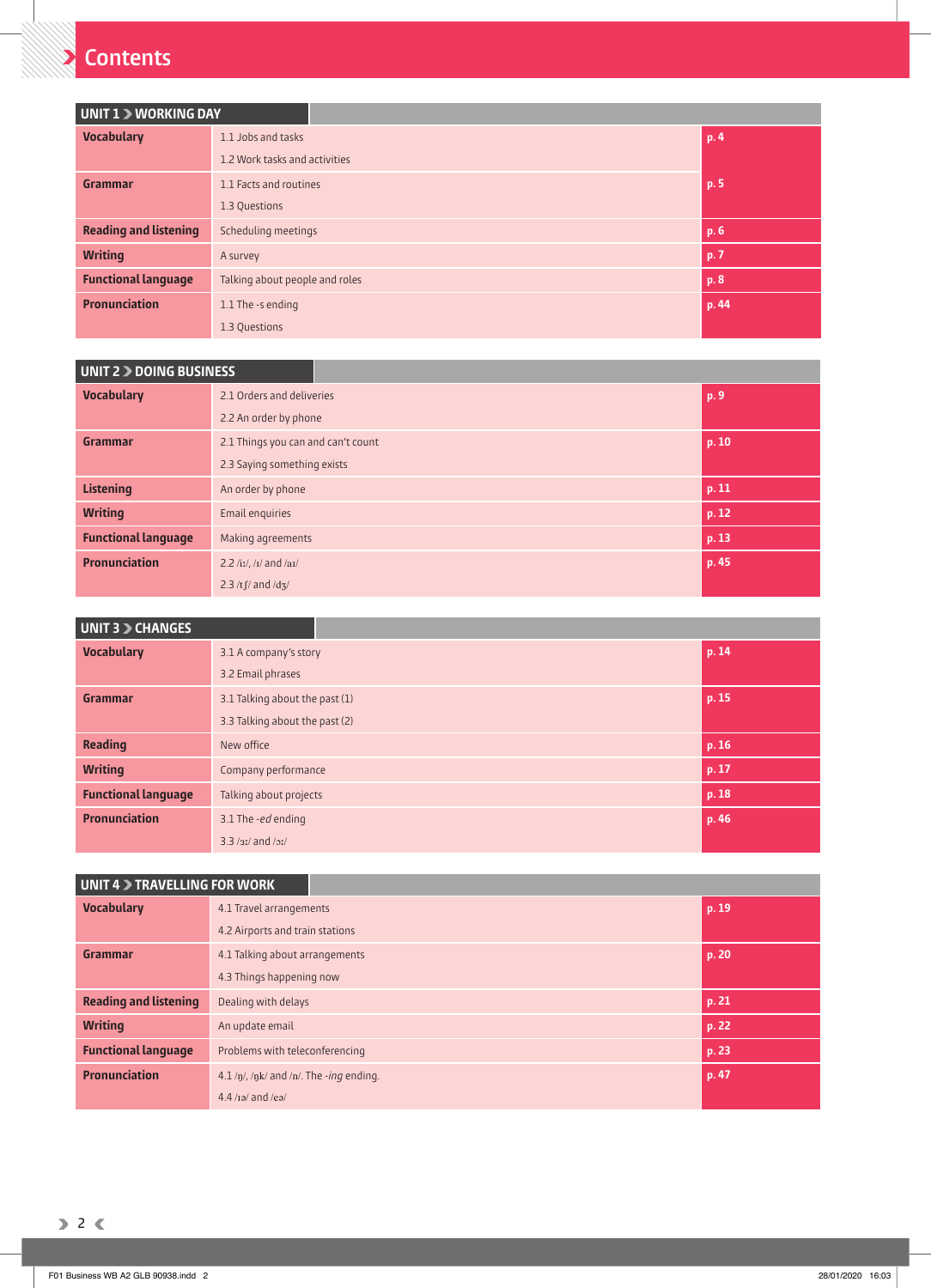| UNIT 5 > ORGANISING        |                                                                 |       |       |  |  |
|----------------------------|-----------------------------------------------------------------|-------|-------|--|--|
| <b>Vocabulary</b>          | 5.1 Organising an exhibition                                    |       | p.24  |  |  |
|                            | 5.2 Phoning about a conference                                  |       |       |  |  |
| Grammar                    | 5.1 Talking about intentions                                    |       | p. 25 |  |  |
|                            | 5.3 Invitations with <i>would</i> and <i>want</i>               |       |       |  |  |
| <b>Listening</b>           | p.26<br>Organising a conference                                 |       |       |  |  |
| <b>Writing</b>             | p. 27<br><b>Invitations</b>                                     |       |       |  |  |
| <b>Functional language</b> | Socialising with clients<br>p. 28                               |       |       |  |  |
| <b>Pronunciation</b>       | $5.1$ /æ/, /e/ and /eɪ/                                         | p. 48 |       |  |  |
|                            | 5.3/ $\theta$ / and / $\delta$ / vs/s/, /z/, /f/, /v/, /t/, /d/ |       |       |  |  |

| <b>UNIT 6 &gt; PRODUCTS</b> |                                           |       |       |
|-----------------------------|-------------------------------------------|-------|-------|
| <b>Vocabulary</b>           | 6.1 Technology and the environment        |       | p. 29 |
|                             | 6.2 Helping with a problem                |       |       |
| Grammar                     | 6.1 Speculating about the future          |       | p. 30 |
|                             | 6.3 Describing production                 |       |       |
| <b>Listening</b>            | A problem with an order                   | p.31  |       |
| <b>Writing</b>              | The production process                    | p. 32 |       |
| <b>Functional language</b>  | Placing an order                          | p. 33 |       |
| <b>Pronunciation</b>        | 6.2/ $\alpha$ <i>z</i> / and / $\alpha$ / |       | p. 49 |
|                             | $6.3$ /uz/ and /u/                        |       |       |

| UNIT 7 > COMPETITION         |                                   |       |       |
|------------------------------|-----------------------------------|-------|-------|
| <b>Vocabulary</b>            | 7.1 Product qualities             |       | p. 34 |
|                              | 7.2 Fees                          |       |       |
| Grammar                      | 7.1 Comparing (1): Comparatives   |       | p. 35 |
|                              | 7.3 Comparing (2): Superlatives   |       |       |
| <b>Reading and listening</b> | Comparing cleaning agencies       |       | p. 36 |
| <b>Writing</b>               | The best providers                | p. 37 |       |
| <b>Functional language</b>   | p. 38<br>Presenting               |       |       |
| <b>Pronunciation</b>         | $7.2$ / <sub>2</sub> $V$ and /av/ |       | p.50  |
|                              | $7.3$ /p/, /b/, /f/ and /v/       |       |       |

| UNIT 8 > JOBS                |                                                         |                                                                  |       |
|------------------------------|---------------------------------------------------------|------------------------------------------------------------------|-------|
| <b>Vocabulary</b>            | 8.1 Skills and personal qualities                       |                                                                  | p. 39 |
|                              | 8.2 Job requirements                                    |                                                                  |       |
| Grammar                      | 8.1 Talking about experiences                           | p. 40                                                            |       |
|                              | 8.3 Talking about experiences and completed past events |                                                                  |       |
| <b>Reading and listening</b> | Choosing job candidates                                 | p. 41                                                            |       |
| <b>Writing</b>               | Professional profiles                                   | p. 42                                                            |       |
| <b>Functional language</b>   | p. 43<br>A job interview                                |                                                                  |       |
| <b>Pronunciation</b>         |                                                         | 8.2 The vowel /p/. The letter 'o' as /p/, /au/ and / $\Lambda$ / | p. 51 |
|                              | 8.3 Silent letters                                      |                                                                  |       |

Answer key p.52 Audioscripts p.60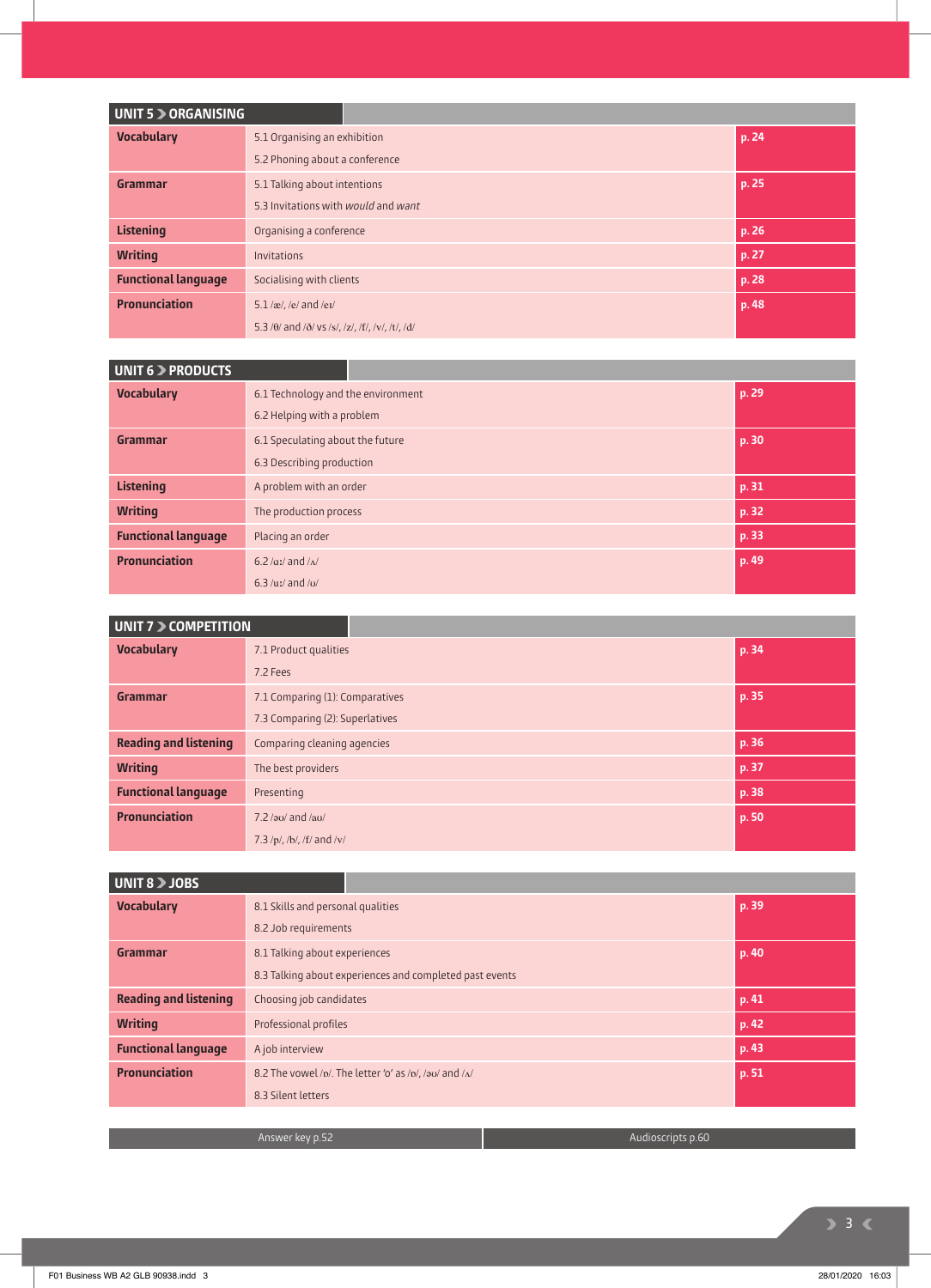

#### **1.1 Jobs and tasks Vocabulary**

 $\mathcal{I}$ 

#### **1 Complete the sentences with the words in the box.**

|            |                |                                    |                                         |                                                               |                         |                                                   | answer calls data do emails meetings orders start travels writes |                                                   |  |
|------------|----------------|------------------------------------|-----------------------------------------|---------------------------------------------------------------|-------------------------|---------------------------------------------------|------------------------------------------------------------------|---------------------------------------------------|--|
|            | work at 9 a.m. |                                    | 1 The Sales Assistants ________________ |                                                               | reports.                |                                                   |                                                                  |                                                   |  |
|            |                |                                    |                                         | 2 The Production Engineer writes a lot of                     | Thursdays.              |                                                   | 7 We go to _______________________ on                            |                                                   |  |
|            |                | customers every week.              | 3 The Sales Manager ________________    |                                                               | my job.                 |                                                   |                                                                  | 8   ________________________ a lot of research in |  |
| the phone. |                |                                    | 4 The Admin Assistants ________________ |                                                               |                         |                                                   | 9 The Admin Assistant processes                                  |                                                   |  |
|            |                | 5 The Project Manager often        |                                         |                                                               |                         | <u> 1989 - John Stone, amerikansk politiker (</u> | 10 Our manager analyses sales                                    |                                                   |  |
|            |                |                                    |                                         | <b>2</b> Write sentences about Nico and Paula. Use the notes. |                         |                                                   |                                                                  |                                                   |  |
|            |                | Nico is an Admin Assistant.        |                                         |                                                               |                         |                                                   | Paula is a Project Manager.                                      |                                                   |  |
|            |                | 1 starts work early (always)       |                                         |                                                               | 4 does research (often) |                                                   |                                                                  |                                                   |  |
|            |                |                                    | He always starts work early             |                                                               |                         |                                                   |                                                                  |                                                   |  |
|            |                | 2 travels for work (never)         |                                         |                                                               |                         |                                                   |                                                                  | 5 goes to meetings with clients (sometimes)       |  |
|            |                |                                    |                                         |                                                               |                         |                                                   |                                                                  |                                                   |  |
|            |                | <b>3</b> calls customers (usually) |                                         |                                                               |                         |                                                   | 6 processes orders (rarely)                                      |                                                   |  |
|            |                |                                    |                                         |                                                               |                         |                                                   |                                                                  |                                                   |  |
|            |                |                                    |                                         |                                                               |                         |                                                   |                                                                  |                                                   |  |

#### **1.2 Work tasks and activities**

#### **3 Choose the correct option.**

- **1** Emilio needs to create the brief / talk with instructions for the project.
- **2** They need an agenda / update from the team with all their new information.
- **3** We have a budget / data meeting tomorrow to discuss production costs.
- **4** Our Admin Assistant usually books / creates a meeting room for the team.
- **5** We have five things on the *agenda / presentation* to discuss.
- **6** Can you book / calculate the production costs today, please?
- **7** The sales team prepares discussions / presentations for all our new products.

#### **4 Complete the dialogue with the words in the box.**

|  | about available busy date fine see shall then |  |  |  |  |  |  |
|--|-----------------------------------------------|--|--|--|--|--|--|
|--|-----------------------------------------------|--|--|--|--|--|--|

- **A:** Sorry, but I need to change the 1 of the management meeting.
- **B:** Are you 2 on Tuesday the tenth, in the afternoon?
- **A:** No, I'm in a client meeting on Tuesday. How <sup>3</sup> Wednesday afternoon?
- **B:** Sorry, I'm afraid I'm <sup>4</sup> \_\_\_\_\_\_\_\_\_\_\_\_\_\_\_\_\_\_\_ then. What about Thursday?
- **A:** Thursday morning is good. <sup>5</sup> \_\_\_\_\_\_\_\_\_\_\_\_\_\_\_ we meet in my office?
- **B:** I usually start work at 8.30 a.m. How about 6 ?

**A:** Yes, that's <sup>7</sup> \_\_\_\_\_\_\_\_\_\_\_\_\_\_\_. We can go for coffee with the team.

**B:** 8 you then.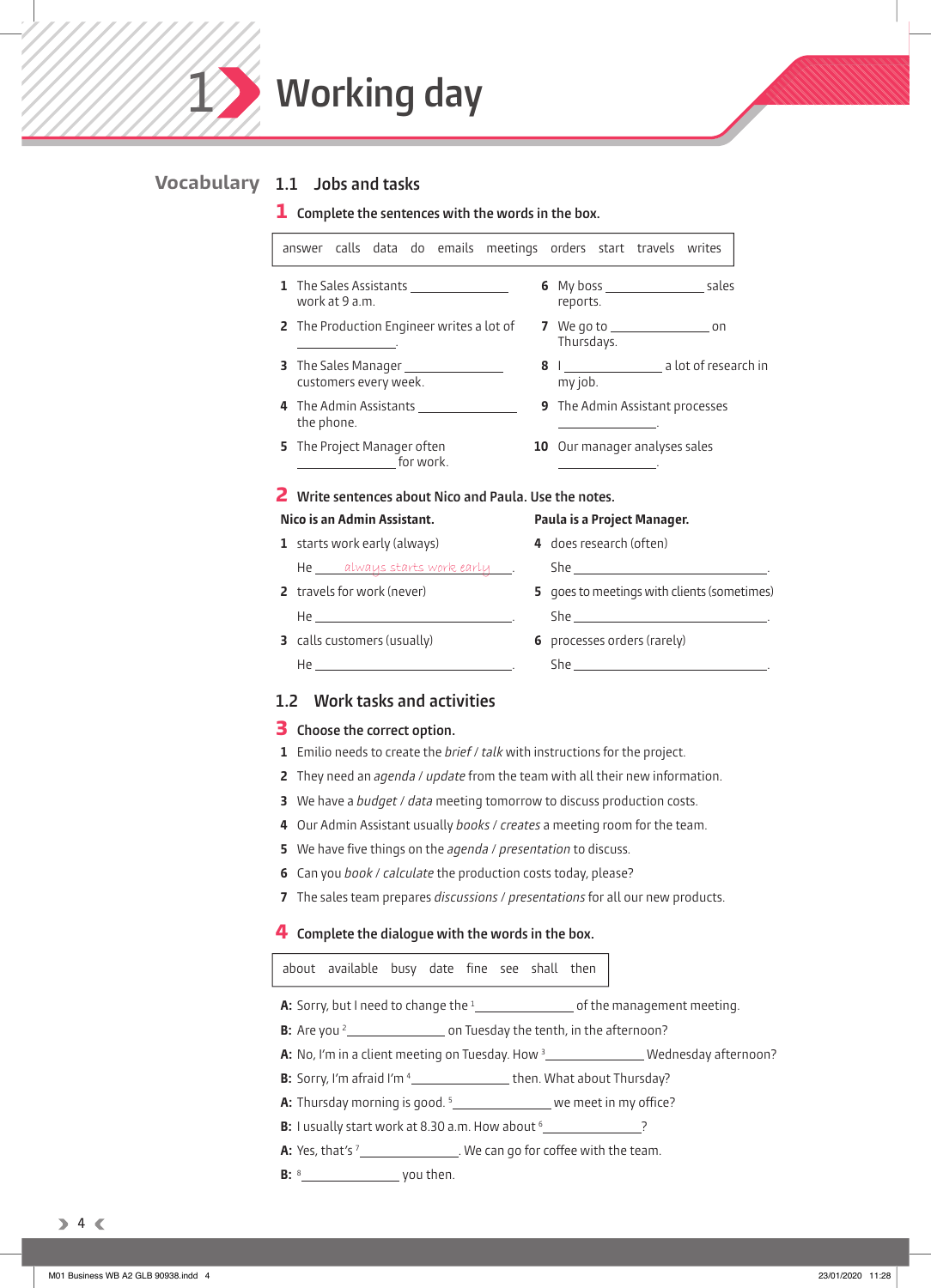#### **1.1 Facts and routines Grammar**

**1 Complete the sentences with the correct form of the verbs in the box.**

call do finish not be  $(x2)$  not have not work travel

- **1** Henri and Fiona often **For all Allen For Work.**
- **2** Mauricio **research on new products.**
- **3** Laura **constants Constants on Fridays.** She works from Monday to Thursday.
- **4** They work at 6 p.m.
- **5** Susanna \_\_\_\_\_\_\_\_\_\_\_\_\_\_\_\_\_\_ meetings tomorrow.
- **6** Tomas a Finance Manager, he's a Sales Manager.
- **7** She customers every day.
- **8** Kerim and Jorge **Inc. 19. IT** specialists, they're Project Managers.

#### **2 Put the words in the correct order to make sentences.**

- **1** often / Sylvia / reports / writes / sales / .
- **2** until 7 p.m. / work / usually / we / on Wednesdays / .
- **3** analyses / Klaus / data / rarely / .
- **4** before / process / they / orders / 4 p.m. / always / .
- **5** goes / sometimes / Fred / to / with / meetings / the sales team / .
- **6** never / phone / answers / Harry / the / .

#### **1.3 Questions**

#### **3 Choose the correct option.**

- **1 A:** How often / Where do you take a break at work?
	- **B:** Two or three times a day.
- **2 A:** What / Where is the meeting this morning?
	- **B:** In meeting room five.
- **3 A:** Where / Which desk do you work at? **B:** The desk by the window.
- **4 A:** When / What do you take a break? **B:** About 11 a.m.
	- **5 A:** What / When time do you finish work?
		- **B:** Usually at 6.30 p.m.
	- **6 A:** How / Where long is the presentation this afternoon?  **B:** About an hour.
- **4 Complete the questions with is, are, do or does.**
- **1** What \_\_\_\_\_\_\_\_\_\_\_\_\_\_the gym's opening hours?
- **2** you use the gym at work?
- **3** your boss start work before you?
- **4** Renata at work today?
- **5** How many people in the office today?
- **6** Superstanding the have lunch at her desk?
- **7** Where \_\_\_\_\_\_\_\_\_\_\_\_\_\_\_\_\_\_\_\_\_ the toilet?
- **8** When \_\_\_\_\_\_\_\_\_\_\_\_\_\_\_\_\_\_\_\_the meeting start?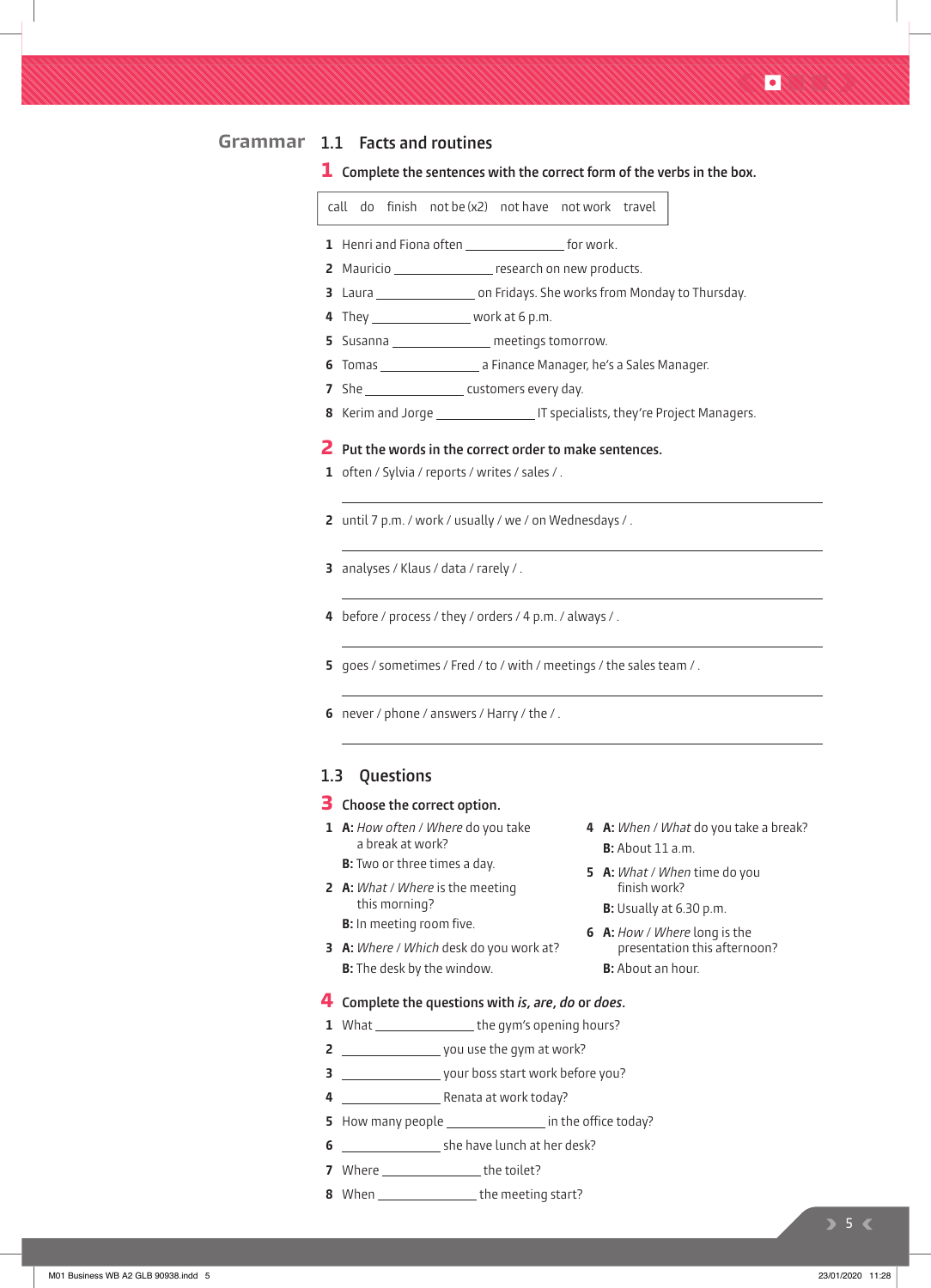## **listening**

#### **Reading and Scheduling meetings**

#### Hi Nadia,

I hope you are well.

We need to have a budget meeting next week. I'm available all day on Wednesday and Thursday, 15–16th September. Are you available on those days?

Sorry, I usually travel for work on Fridays. How about Monday 13th September? Is 11 a.m. OK? Shall we

Best regards,

Hi Nadia,

meet in my office? Best regards,

Jan

Jan

### Hi Jan, Perfect. See you in your office at 11 a.m. on Monday. Best regards, Nadia Hi Jan, Thanks for your message. I'm sorry, I'm not available on Wednesday or Thursday. I need to prepare a presentation on Wednesday, and on Thursday I have team meetings in the morning and a client meeting all afternoon. How about Friday? Best regards, Nadia

#### **1 Read the emails and choose the correct option.**

**1** When do Jan and Nadia need to have a budget meeting?  **a** tomorrow **b** this week **c** next week **2** What does Nadia need to do on Wednesday? **a** meet clients **b** prepare a presentation **c** have a team meeting **3** What does Jan usually do on Fridays?  **a** work from home **b** travel for work **c** make calls **4** What day is the budget meeting?  **a** Monday **b** Wednesday **c** Friday

#### **2 Read the emails again and complete the sentence.**

The budget meeting is on  $\rule{1em}{0.15mm}$  th September, at  $\rule{1em}{0.15mm}$  a.m. in  $\rule{1em}{0.15mm}$  's office.

**3 1.01** Listen to the conversation between Jan and Nadia and complete the **sentences with the dates and times in the box.**

1.30 3.00 8 9 10 11 11.15 13

- **1** Nadia has a meeting with new clients on the September.
- **2** Nadia is available on Wednesday th, but Jan is busy.
- **3** Nadia has a phone call with the Madrid office at <u>p</u>.m. and a management meeting  $at$  p.m.
- 4 Jan needs to send his report before  $a$ .m.
- **5** Nadia can finish her meetings by \_\_\_ a.m.
- **6** The budget meeting is at \_\_\_ a.m. on \_\_\_ th September.

#### **4 Listen again. Where is the budget meeting?**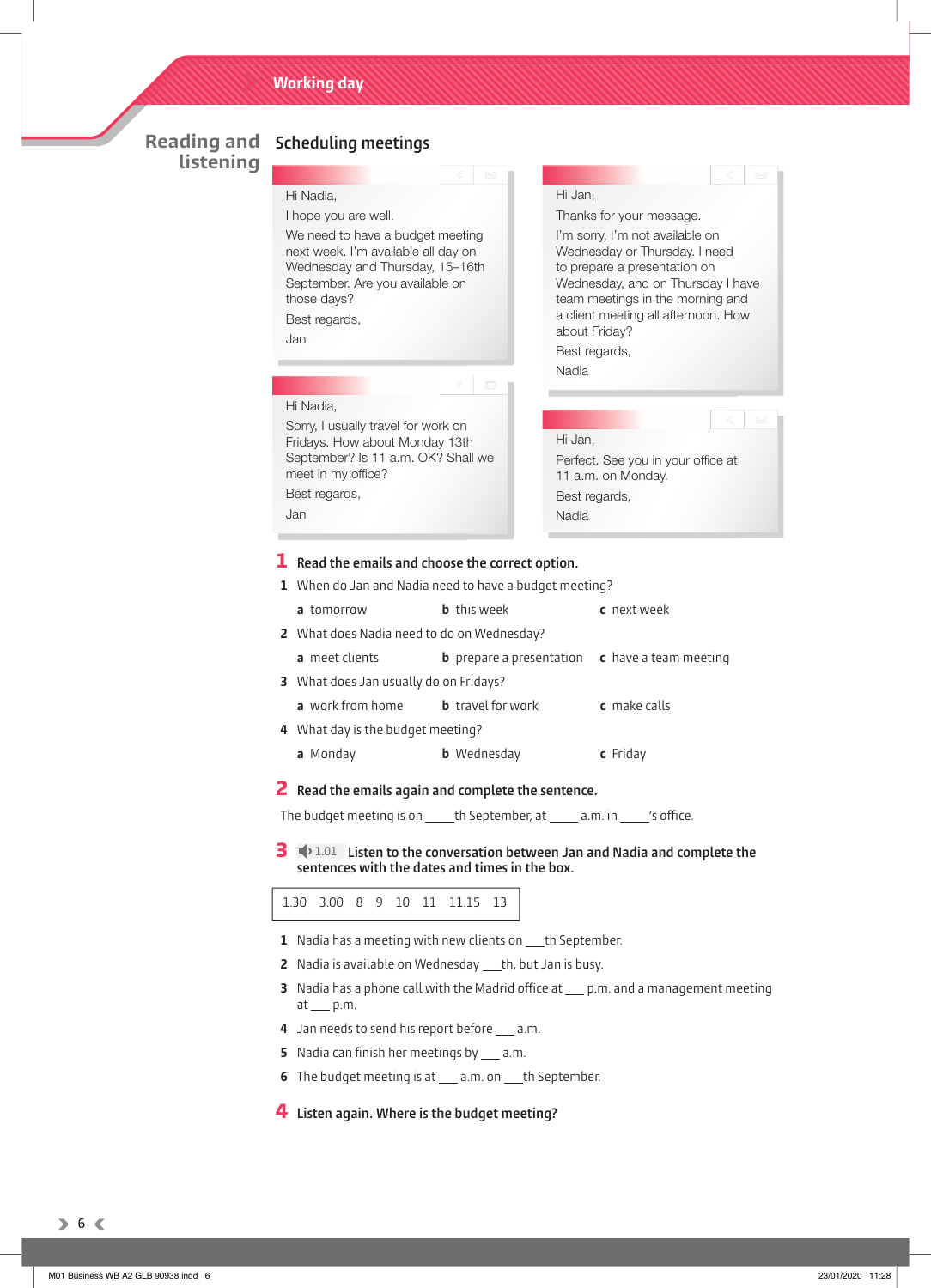#### **A survey Writing**

 $\bigcirc$  6+  $\bigcirc$  5  $\bigcirc$  4  $\bigcirc$  3  $\bigcirc$  2  $\bigcirc$  1  $\bigcirc$  0

**1 Complete the questions in a workplace survey with one word in each gap.**

| long does it take you to travel to<br>1<br>work every day?<br>$\bigcirc$ 0-30 min $\bigcirc$ 30-60 min $\bigcirc$ 1 hour +<br>you sometimes work from home?<br>$\overline{2}$<br>$\bigcirc$ Yes $\bigcirc$ No<br>3 How __________________ hours do you work<br>every week?<br>time do you start and finish work?<br>4 | 5 Do ______________________ work in an office with windows?<br>$\bigcirc$ Yes $\bigcirc$ No<br>do you usually have lunch?<br>6<br>$\bigcirc$ In the canteen<br>$\bigcap$ In a café or restaurant<br>$\bigcirc$ At your desk<br>your own?<br>8 How ______________________ do you take a break? |  |  |  |  |
|-----------------------------------------------------------------------------------------------------------------------------------------------------------------------------------------------------------------------------------------------------------------------------------------------------------------------|-----------------------------------------------------------------------------------------------------------------------------------------------------------------------------------------------------------------------------------------------------------------------------------------------|--|--|--|--|
| 1 at work / do / use / the / you / gym / ?                                                                                                                                                                                                                                                                            | 2 Put the words in the correct order to make questions.                                                                                                                                                                                                                                       |  |  |  |  |
| 2 the canteen / when / have / do you / lunch / in / ?                                                                                                                                                                                                                                                                 |                                                                                                                                                                                                                                                                                               |  |  |  |  |
| 3 your office / work / many / how / people / in / ?                                                                                                                                                                                                                                                                   |                                                                                                                                                                                                                                                                                               |  |  |  |  |
| 4 car park / do / how / you / use / the / often / ?                                                                                                                                                                                                                                                                   |                                                                                                                                                                                                                                                                                               |  |  |  |  |
| 5 work / the evening / do / at home / you / in / ?                                                                                                                                                                                                                                                                    |                                                                                                                                                                                                                                                                                               |  |  |  |  |
| 6 the meeting rooms / where / in / are / your workplace / ?                                                                                                                                                                                                                                                           |                                                                                                                                                                                                                                                                                               |  |  |  |  |
|                                                                                                                                                                                                                                                                                                                       | You want to find out about the health and fitness of your colleagues at work or<br>where you study. Use the notes to write questions for the survey below.                                                                                                                                    |  |  |  |  |
| 1 gym facilities / your workplace / ?                                                                                                                                                                                                                                                                                 |                                                                                                                                                                                                                                                                                               |  |  |  |  |
| 2 many times / week / walk to work / ?                                                                                                                                                                                                                                                                                |                                                                                                                                                                                                                                                                                               |  |  |  |  |
| 3 always / use / $lift$ / ?                                                                                                                                                                                                                                                                                           |                                                                                                                                                                                                                                                                                               |  |  |  |  |
| 4 how often / exercise / after work / ?                                                                                                                                                                                                                                                                               |                                                                                                                                                                                                                                                                                               |  |  |  |  |
| eat / fruit and vegetables / every day / ?<br>5.                                                                                                                                                                                                                                                                      |                                                                                                                                                                                                                                                                                               |  |  |  |  |
| 6 how many / cups coffee / have / every day / ?                                                                                                                                                                                                                                                                       |                                                                                                                                                                                                                                                                                               |  |  |  |  |
| Health and fitness survey<br>Do you have gym facilities in your workplace?                                                                                                                                                                                                                                            |                                                                                                                                                                                                                                                                                               |  |  |  |  |
| $\bigcirc$ Yes $\bigcirc$ No<br>2                                                                                                                                                                                                                                                                                     |                                                                                                                                                                                                                                                                                               |  |  |  |  |
| $\bigcirc$ Every day<br>$\bigcirc$ Four times<br>$\bigcirc$ Three times<br>3                                                                                                                                                                                                                                          | ○ Once<br>$\bigcirc$ Twice                                                                                                                                                                                                                                                                    |  |  |  |  |
| ○ Sometimes<br>$\bigcirc$ Yes, always<br>$\bigcirc$ No, never<br>4                                                                                                                                                                                                                                                    |                                                                                                                                                                                                                                                                                               |  |  |  |  |
| $\bigcirc$ Four times<br>$\bigcirc$ Three times<br>$\bigcirc$ Every day<br>5                                                                                                                                                                                                                                          | $\bigcirc$ Twice<br>○ Once                                                                                                                                                                                                                                                                    |  |  |  |  |
| $\bigcirc$ Sometimes<br>$\bigcirc$ Yes, always<br>$\bigcirc$ No, never<br>6                                                                                                                                                                                                                                           |                                                                                                                                                                                                                                                                                               |  |  |  |  |